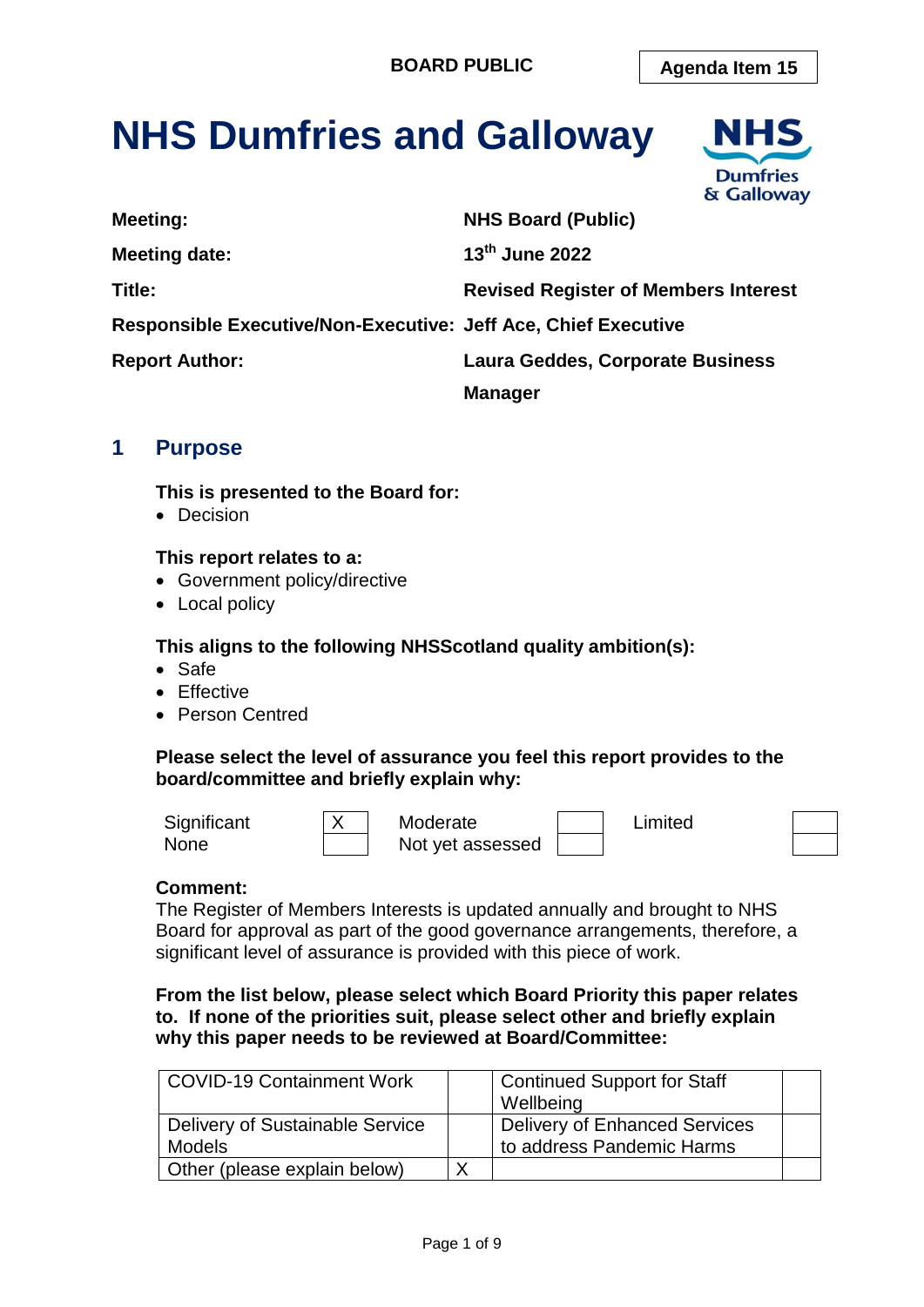#### **Comment:**

This paper supports good governance through local and national policies and guidance, including the Board's Standing Orders and Code of Conduct.

# **2 Report summary**

### **2.1 Situation**

This paper is being presented to NHS Board to approve the minor revisions that have been made to the public Register of Members Interests, which Board Members previously approved in April 2022.

## **2.2 Background**

Board Members of devolved public bodies are required to give notice of their interests to be recorded in a Register of Members' Interests, which is regularly updated.

### **2.3 Assessment**

Whilst it is the responsibility of each Member to advise the Corporate Business Manager of any changes within one month of the change arising, the register will be reviewed annually and presented to Board for the revisions to be approved for publication, or at any point throughout the year should significant changes be highlighted.

Following approval of the Register of Members Interests for NHS Board Members and Directors in April 2022, the following amendments have been notified to the Corporate Business Manager. The amendments have been made to the register at Appendix 1 of this paper:

- Page 8, Section G Non-Financial Interest Change the entry for Greg Black from "Shadow Member Representative – Environment Agency Pension Fund" to "Member Representative – Environment Agency Pension Fund".
- Page 8, Section G Non-Financial Interest Change the entry for Greg Black to include "Senior Regulatory Advisor (Nuclear Innovation Research Office (NIRO))".

The Corporate Business Manager will keep the register of interests available for public inspection on the Board's external website. Paper copies of the register can be provided to members of the public, if required.

#### **2.3.1Quality/ Patient Care**

There has been no quality or patient care issues identified as part of the development of this paper.

#### **2.3.2Workforce**

There has been no workforce issues identified as part of the development of this paper.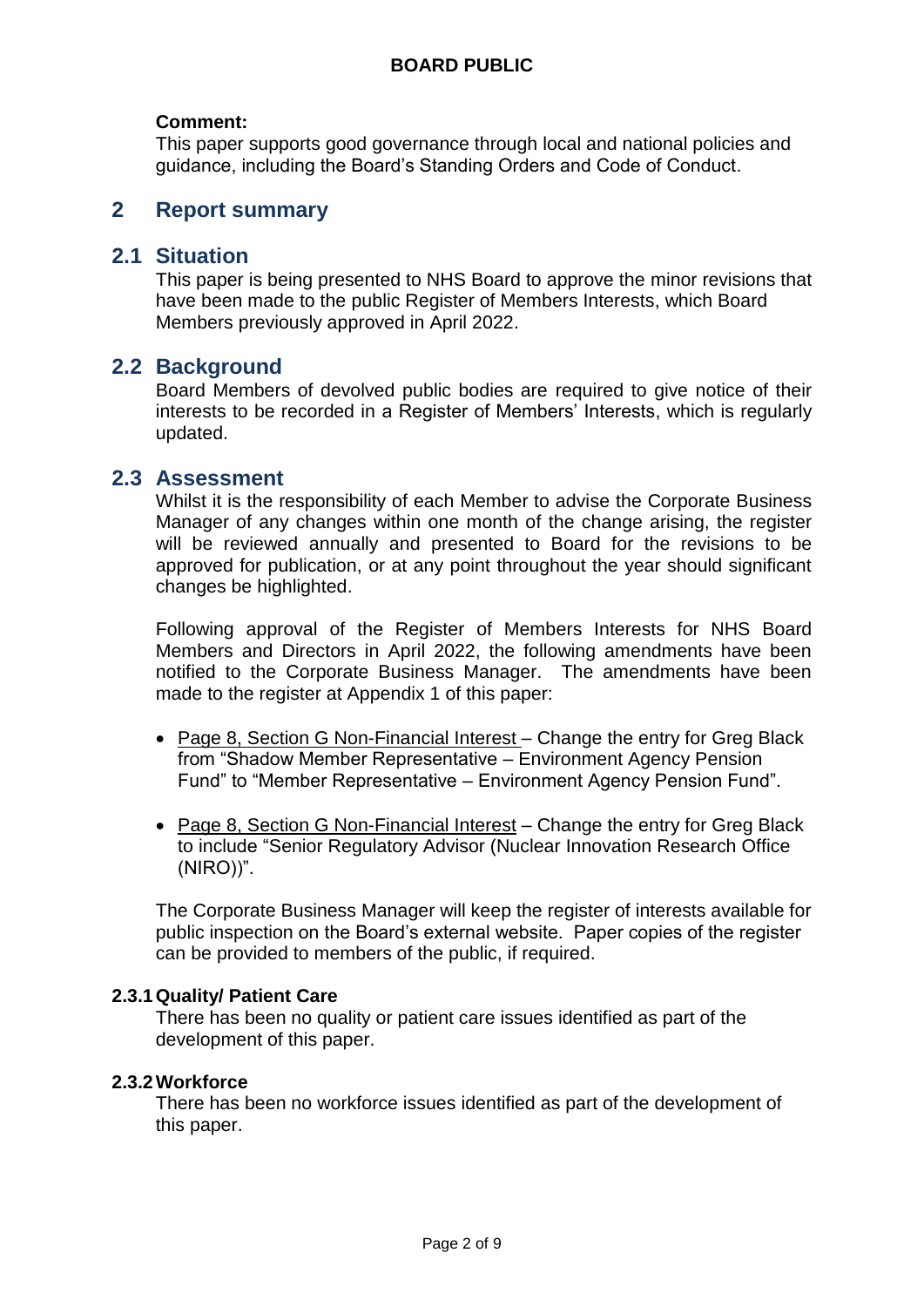#### **2.3.3Financial**

There has been no financial issues identified as part of the development of this paper.

#### **2.3.4Risk Assessment/Management**

No risk assessments were required in relation to the development of this paper.

#### **2.3.5Equality and Diversity, including health inequalities**

No impact assessment was not undertaken as part of the development of this paper.

#### **2.3.6Other impacts**

No other impacts were identified as part of this paper.

#### **2.3.7Communication, involvement, engagement and consultation**

This is an update paper to comply with the annual review cycle of the Register of Members Interests, therefore, no communication and engagement was required.

#### **2.3.8Route to the Meeting**

The information from this paper is obtained through communication with the Non-Executive Board members. This paper was not taken through any other routes prior to being presented to NHS Board.

# **2.4 Recommendation**

 **Decision** – NHS Board is asked to approve the revised Register of Members' Interests for publication on the Board's external website.

# **3. List of appendices**

The following appendices are included with this report:

Appendix 1, Register of Members Interests updated May 2022.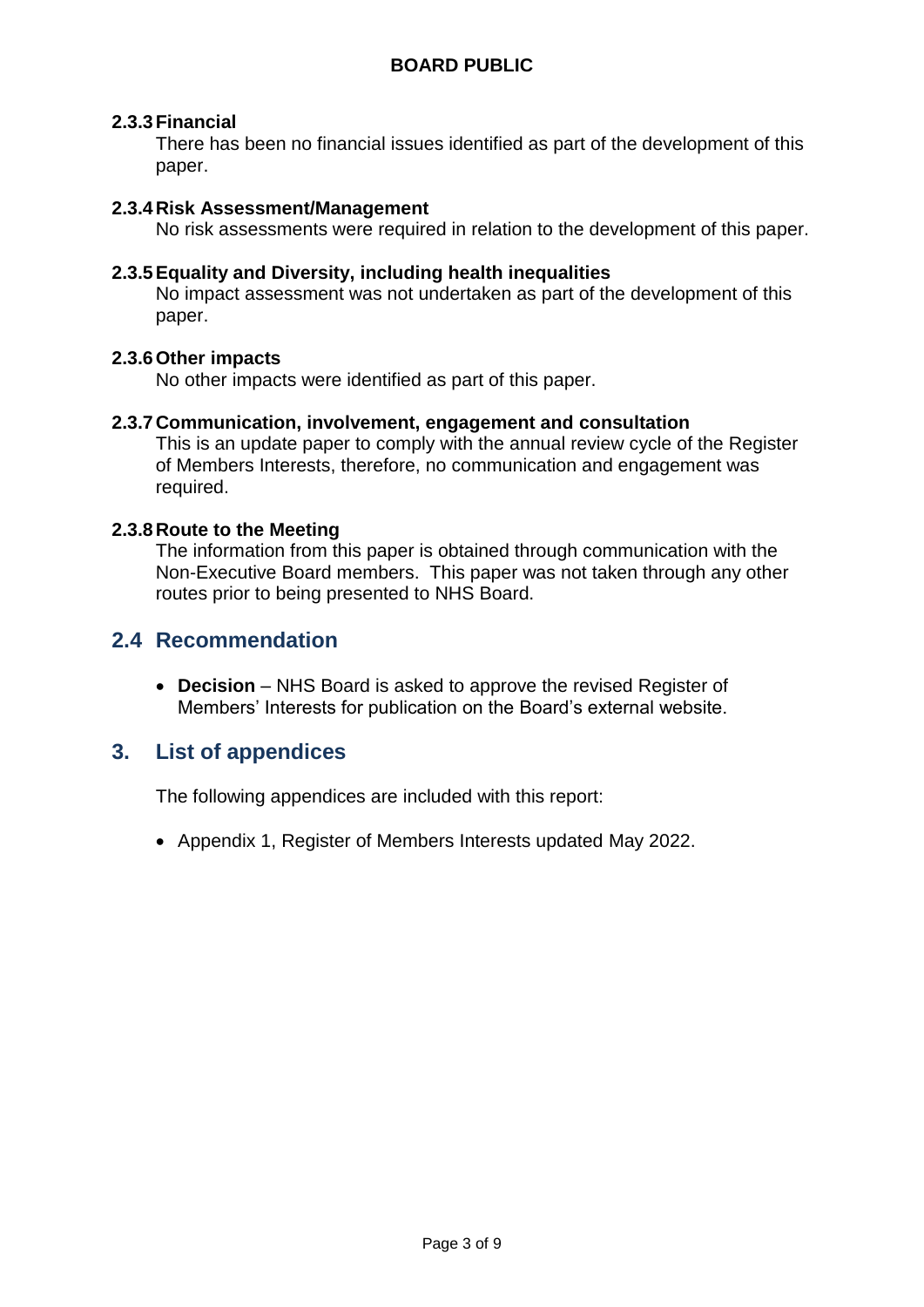# **DUMFRIES AND GALLOWAY NHS BOARD**

# **REGISTER OF BOARD MEMBERS INTERESTS – [MAY 2022]**

#### **Registration of Interests**

Board members of devolved public bodies are required by the Regulations to give the 'Standards Officer' notice of their interests The Register must state:

the name of the board member;

their interests which fall within the categories listed below and as set out in the member's code of conduct; and

if they have nothing to register they must record that fact under each applicable category.

**It is the responsibility of each board member to ensure that their entry in the register is kept up to date. Any changes to the information first registered, must be given in writing to the standards officer, in the prescribed format, within one month of the change arising.**

The 'Standards Officer' (Corporate Business Manager) will keep the register of interests available for public inspection at the Board's offices during normal working hours and without charge.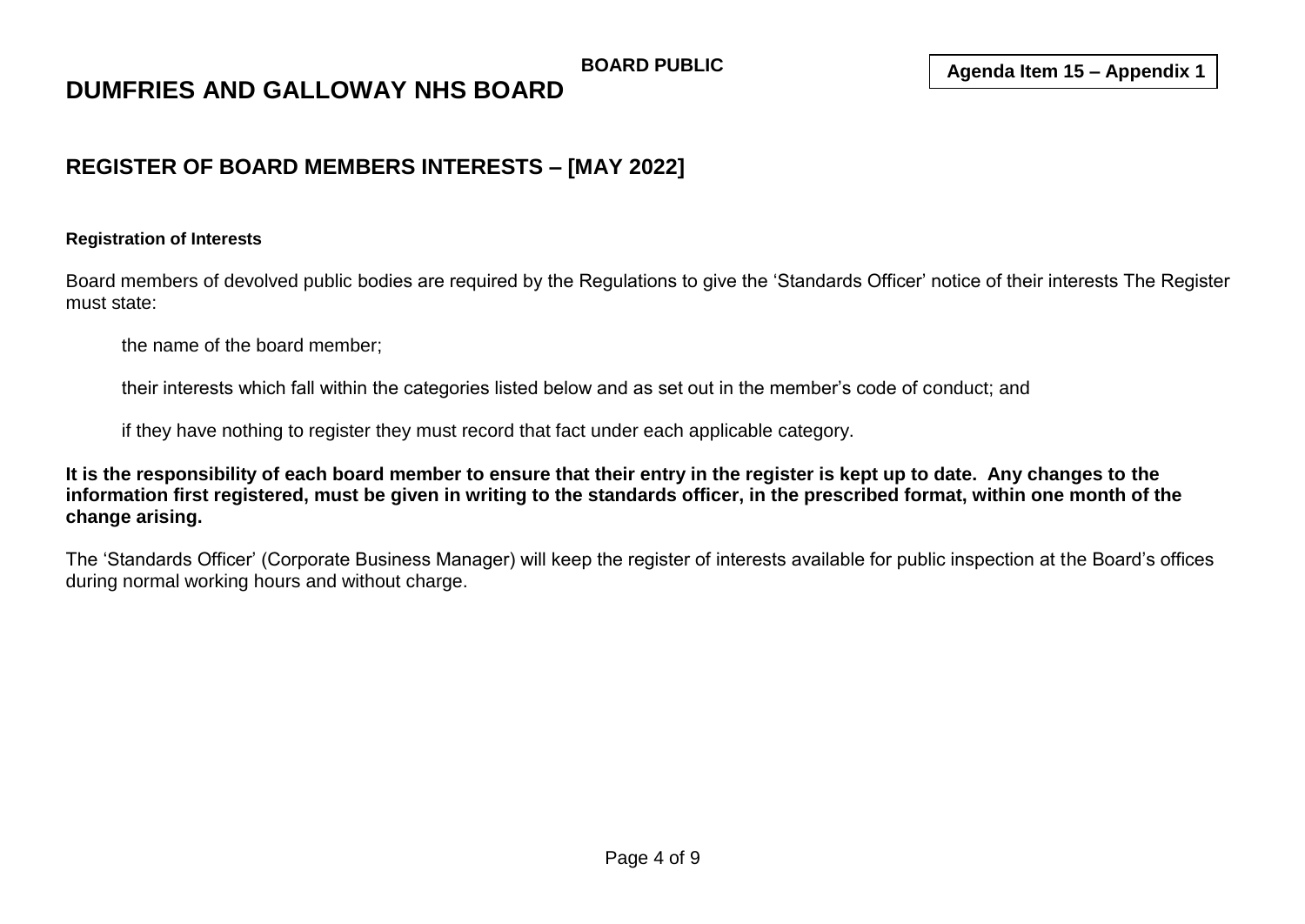| <b>Column 1</b>                                           | <b>Column 2</b>                                                                                                         | <b>Column 3</b>                                         |                                                                                |
|-----------------------------------------------------------|-------------------------------------------------------------------------------------------------------------------------|---------------------------------------------------------|--------------------------------------------------------------------------------|
| <b>Registerable interest</b>                              | <b>Description of interest</b>                                                                                          | <b>Members Registering an Interest in this Category</b> |                                                                                |
| category                                                  |                                                                                                                         |                                                         | (and Description of interest)                                                  |
|                                                           |                                                                                                                         | <b>MEMBER</b>                                           | <b>REGISTERED INTEREST</b>                                                     |
| <b>Gifts and hospitality</b>                              | A description of any gifts or hospitality<br>received.                                                                  |                                                         | Members interests noted in the Gifts and Hospitality Register.                 |
| <b>Category 1 - Remuneration</b>                          | A description of                                                                                                        | ACE, Jeff                                               | <b>NHS Dumfries and Galloway</b>                                               |
| <b>NOTE: You do not need to</b><br>register the amount of | (a) remuneration received by virtue of<br>being:-                                                                       | <b>BRYCE, Lesley</b>                                    | NHS Dumfries and Galloway                                                      |
| remuneration                                              |                                                                                                                         | <b>BLACK, Greg</b>                                      | <b>NHS Dumfries and Galloway</b>                                               |
|                                                           | (i) employed or self-employed;                                                                                          |                                                         | <b>Environment Agency</b>                                                      |
|                                                           | (ii) the holder of an office;                                                                                           | CAIG, Marsali                                           | <b>NHS Dumfries and Galloway</b><br>Marsali Caig Consultancy                   |
|                                                           | (iii) a director of an undertaking;                                                                                     |                                                         | Dumfries and Galloway Citizens Advice Service                                  |
|                                                           | (iv) a partner in a firm; and                                                                                           | CARDOZO,                                                | NHS Dumfries and Galloway                                                      |
|                                                           |                                                                                                                         | Grace                                                   | <b>Sleeping Giants Community Development CIC</b>                               |
|                                                           | (v) involved in undertaking a trade,<br>profession, vocation or any other work;                                         | COOKSEY,<br>Caroline                                    | NHS Dumfries and Galloway                                                      |
|                                                           | (b) any allowance received in relation to                                                                               |                                                         |                                                                                |
|                                                           | membership of any organisation;                                                                                         | DAMS, Kim                                               | <b>NHS Dumfries and Galloway</b><br>DG Voice                                   |
|                                                           | (c) the name, and registered name if<br>different, and nature of any applicable<br>employer, self-employment, business, | DONALDSON,<br>Kenneth                                   | <b>NHS Dumfries and Galloway</b>                                               |
|                                                           | undertaking or organisation;                                                                                            | DOUGLAS,                                                | <b>NHS Dumfries and Galloway</b>                                               |
|                                                           | (d) the nature and regularity of the work                                                                               | Laura                                                   | <b>UpWork</b>                                                                  |
|                                                           | that is remunerated; and                                                                                                |                                                         | LK Douglas Consulting Ltd                                                      |
|                                                           |                                                                                                                         |                                                         | <b>The Crichton Trust</b>                                                      |
|                                                           | (e) the name of the directorship and the                                                                                |                                                         |                                                                                |
|                                                           | nature of the applicable business.                                                                                      | <b>HOLMES, Claire</b>                                   | NHS Dumfries and Galloway<br>Holmes Health and Social Care Consultancy Limited |
|                                                           |                                                                                                                         | <b>IRVING, Bill</b>                                     | <b>NHS Dumfries and Galloway</b>                                               |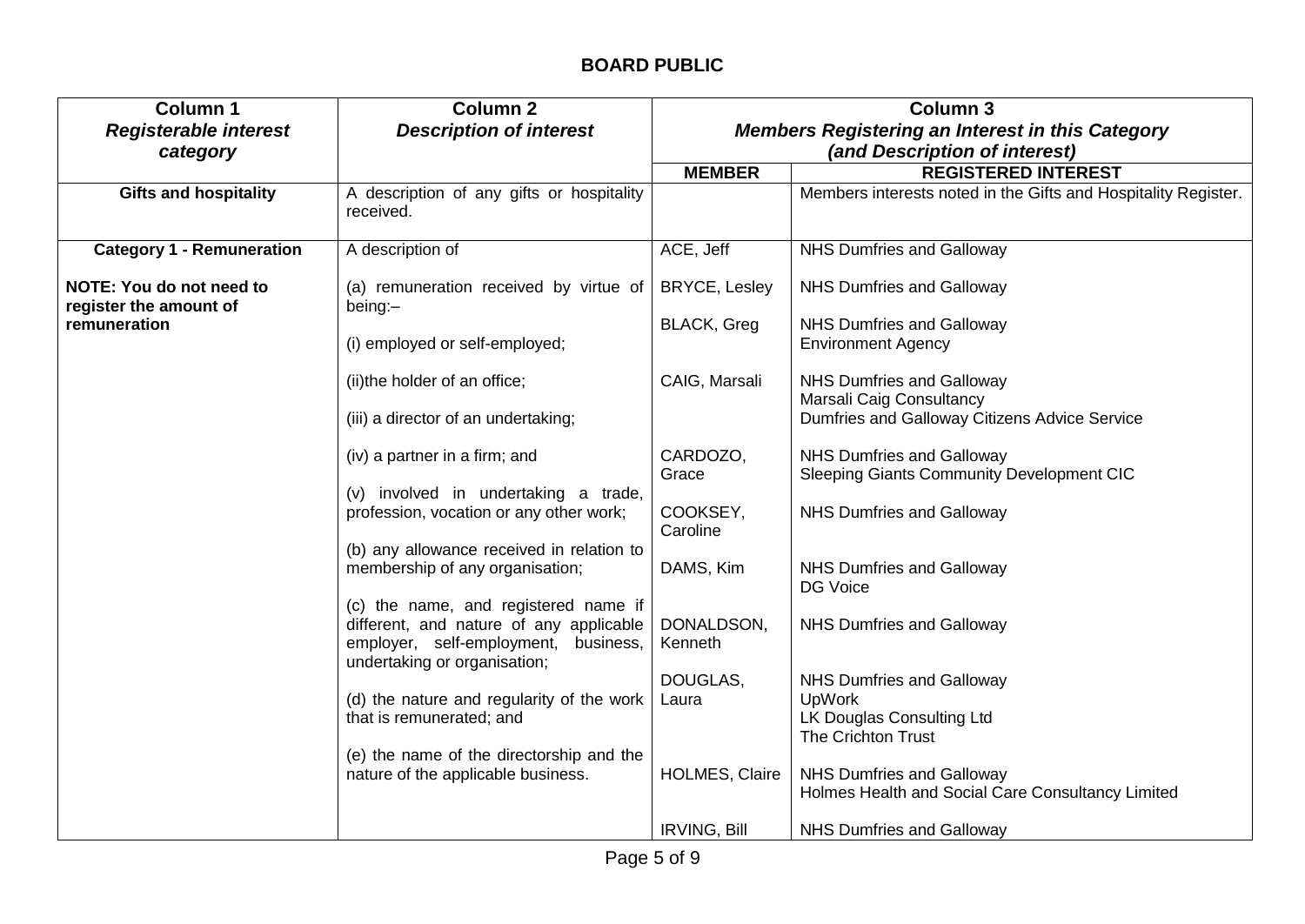| <b>BOARD PUBLIC</b>                                         |                                                                                                                                         |                                                                                                             |                                                                                              |  |
|-------------------------------------------------------------|-----------------------------------------------------------------------------------------------------------------------------------------|-------------------------------------------------------------------------------------------------------------|----------------------------------------------------------------------------------------------|--|
| <b>Column 1</b><br><b>Registerable interest</b><br>category | <b>Column 2</b><br><b>Description of interest</b>                                                                                       | <b>Column 3</b><br><b>Members Registering an Interest in this Category</b><br>(and Description of interest) |                                                                                              |  |
|                                                             |                                                                                                                                         | <b>MEMBER</b>                                                                                               | <b>REGISTERED INTEREST</b>                                                                   |  |
| <b>Category 1 - Remuneration</b><br>Cont/                   |                                                                                                                                         | KEIR, Victoria                                                                                              | NHS Dumfries and Galloway                                                                    |  |
|                                                             |                                                                                                                                         | KELLY, Mark                                                                                                 | <b>NHS Dumfries and Galloway</b>                                                             |  |
|                                                             |                                                                                                                                         | KERR, Katy                                                                                                  | NHS Dumfries and Galloway                                                                    |  |
|                                                             |                                                                                                                                         | <b>MORRIS, Nick</b>                                                                                         | NHS Dumfries and Galloway<br><b>NHS Pension Agency</b>                                       |  |
|                                                             |                                                                                                                                         | WHITE, Julie                                                                                                | NHS Dumfries and Galloway                                                                    |  |
|                                                             |                                                                                                                                         | WHITE, Valerie                                                                                              | NHS Dumfries and Galloway                                                                    |  |
| <b>Category 2 - Companies House</b><br><b>Registrations</b> | Details on any links with limited<br>companies any current registrations with<br>Companies House as a Director of a<br>limited company. | CAIG, Marsali                                                                                               | Dumfries and Galloway Citizens Advice Service                                                |  |
|                                                             |                                                                                                                                         | CARDOZO,<br>Grace                                                                                           | <b>Sleeping Giants Community Development CIC</b>                                             |  |
|                                                             |                                                                                                                                         | COOKSEY,<br>Caroline                                                                                        | Media and Crisis Management                                                                  |  |
|                                                             |                                                                                                                                         | DAMS, Kim                                                                                                   | <b>TGLM Limited</b><br>DG Voice<br><b>Inclusion Scotland</b><br><b>Scottish Rural Action</b> |  |
|                                                             |                                                                                                                                         | DOUGLAS,<br>Laura                                                                                           | LK Douglas Consulting Ltd<br>The Crichton Trust                                              |  |
|                                                             |                                                                                                                                         | <b>HOLMES, Claire</b>                                                                                       | Holmes Health and Social Care Consultancy Limited                                            |  |
|                                                             |                                                                                                                                         |                                                                                                             |                                                                                              |  |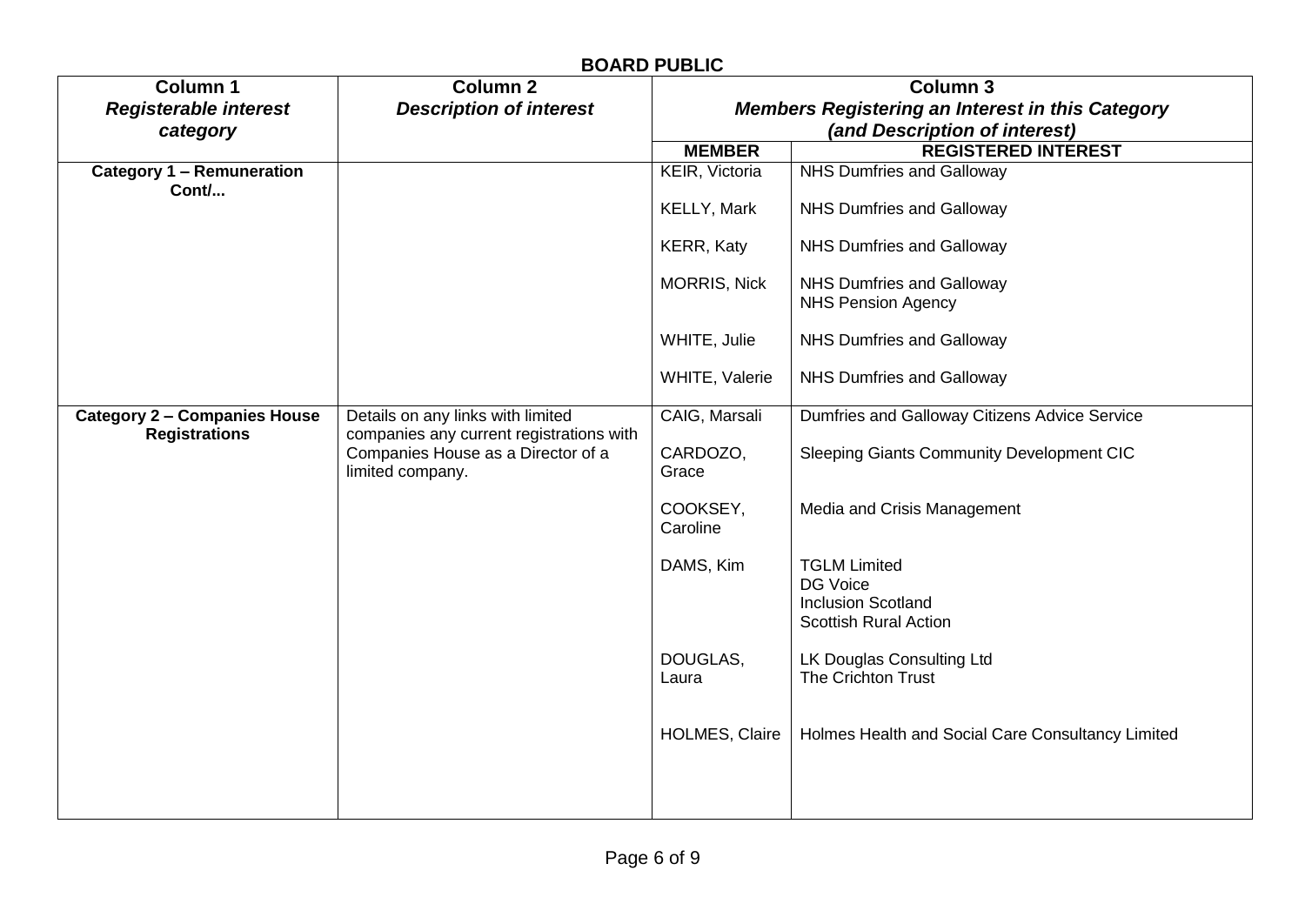| <b>BOARD PUBLIC</b>                             |                                                                                                                                                                                                                                                                                                                                                                                                                                           |                                                                            |                                                                                                                                               |  |
|-------------------------------------------------|-------------------------------------------------------------------------------------------------------------------------------------------------------------------------------------------------------------------------------------------------------------------------------------------------------------------------------------------------------------------------------------------------------------------------------------------|----------------------------------------------------------------------------|-----------------------------------------------------------------------------------------------------------------------------------------------|--|
| <b>Column 1</b><br><b>Registerable interest</b> | <b>Column 2</b><br><b>Description of interest</b>                                                                                                                                                                                                                                                                                                                                                                                         | <b>Column 3</b><br><b>Members Registering an Interest in this Category</b> |                                                                                                                                               |  |
| category                                        |                                                                                                                                                                                                                                                                                                                                                                                                                                           |                                                                            | (and Description of interest)                                                                                                                 |  |
|                                                 |                                                                                                                                                                                                                                                                                                                                                                                                                                           | <b>MEMBER</b>                                                              | <b>REGISTERED INTEREST</b>                                                                                                                    |  |
| <b>Category 3 - Related</b><br>undertakings     | A description of a directorship that is not<br>itself remunerated, but is of a company<br>or undertaking which is a parent or<br>subsidiary of a company or undertaking<br>which pays remuneration.                                                                                                                                                                                                                                       | <b>HOLMES, Claire</b>                                                      | Holmes Health and Social Care                                                                                                                 |  |
| <b>Category 4 - Contracts</b>                   | A description of the nature and duration,<br>but not the price of, of a contract which is<br>not fully implemented where:-<br>goods and services are to be<br>(a)<br>provided, or works are to be executed for<br>the NHS; and<br>(b) any responsible person has a direct<br>interest, or an indirect interest as a<br>partner, owner or shareholder, director or<br>officer of a business or undertaking, in<br>such goods and services. |                                                                            |                                                                                                                                               |  |
| Category 5 - Houses, land and<br>buildings      | A description of any rights of ownership<br>or other interests that may be significant<br>to, of relevance to, or bear upon, the<br>work or operation of the NHS Board                                                                                                                                                                                                                                                                    |                                                                            |                                                                                                                                               |  |
| Category 6 - Shares and<br>securities           | A description, but not the value, of<br>shares or securities in a company,<br>undertaking or organisation that may be<br>significant to, of relevance to, or bear<br>upon, the work or operation of the NHS<br><b>Board</b>                                                                                                                                                                                                               |                                                                            |                                                                                                                                               |  |
| <b>Category 7 - Non-financial</b><br>interests  | A description of such interests as may be<br>significant to, of relevance to, or bear<br>upon, the work or operation of the NHS<br>Board, including without prejudice to that<br>generality membership of or office in:-<br>(a) other public bodies;                                                                                                                                                                                      | ACE, Jeff                                                                  | Member of Nunholm Sports Club, Dumfries<br>Member of Ospreys Rugby Club, Swansea<br>Dumfries and Galloway Health Board Endowment Fund Trustee |  |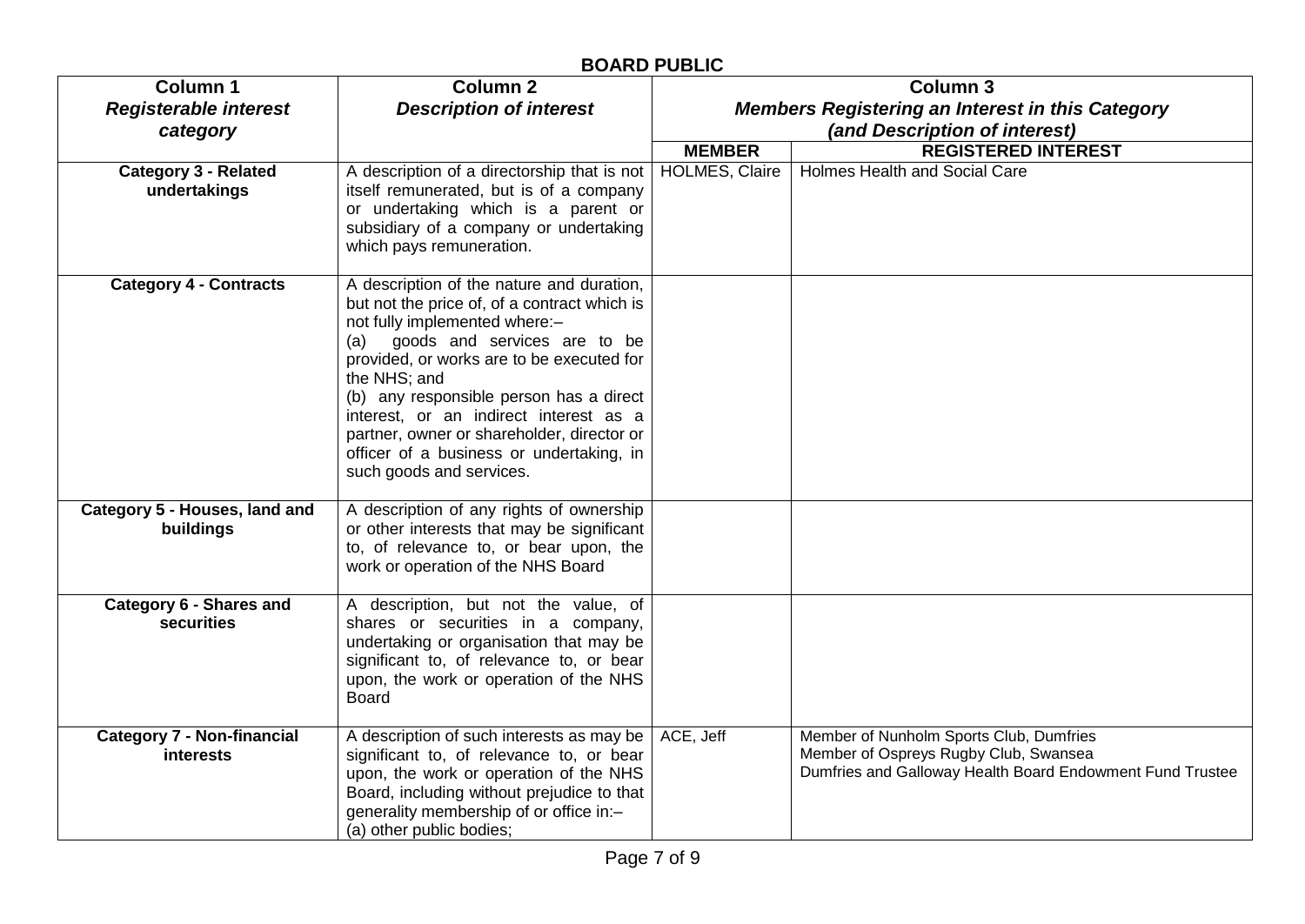|                              |                                                                                                   | <b>BOARD PUBLIC</b>                                     |                                                                                                                                                                                                                                                                                                                                                               |
|------------------------------|---------------------------------------------------------------------------------------------------|---------------------------------------------------------|---------------------------------------------------------------------------------------------------------------------------------------------------------------------------------------------------------------------------------------------------------------------------------------------------------------------------------------------------------------|
| <b>Column 1</b>              | <b>Column 2</b>                                                                                   | <b>Column 3</b>                                         |                                                                                                                                                                                                                                                                                                                                                               |
| <b>Registerable interest</b> | <b>Description of interest</b>                                                                    | <b>Members Registering an Interest in this Category</b> |                                                                                                                                                                                                                                                                                                                                                               |
| category                     |                                                                                                   |                                                         | (and Description of interest)                                                                                                                                                                                                                                                                                                                                 |
|                              |                                                                                                   | <b>MEMBER</b>                                           | <b>REGISTERED INTEREST</b>                                                                                                                                                                                                                                                                                                                                    |
|                              | (b) clubs, societies and organisations;<br>(c) trades unions; and<br>(d) voluntary organisations. | <b>BRYCE, Lesley</b>                                    | Dumfries and Galloway Health Board Endowment Fund Trustee<br>Dumfries and Galloway Integration Joint Board<br>Volunteer Telephone Befriender - A Listening Ear, Wigtown                                                                                                                                                                                       |
|                              |                                                                                                   | BLACK, Greg                                             | Dumfries and Galloway Integration Joint Board<br>Dumfries and Galloway Health Board Endowment Fund Trustee<br>Member of the Institute of Physics (IoP), professional body<br>Member of Prospect union, employee member<br>Member Representative - Environment Agency Pension Fund<br>Senior Regulatory Advisor (Nuclear Innovation Research Office<br>(NIRO)) |
|                              |                                                                                                   | CAIG, Marsali                                           | Dumfries and Galloway Health Board Endowment Fund Trustee<br>Labour Party Member<br>College of Law alumni                                                                                                                                                                                                                                                     |
|                              |                                                                                                   | CARDOZO,<br>Grace                                       | Dumfries and Galloway Integration Joint Board<br>Dumfries and Galloway Health Board Endowment Fund Trustee                                                                                                                                                                                                                                                    |
|                              |                                                                                                   | COOKSEY,<br>Caroline                                    | Member of the Chartered Institute of Personnel and<br>Development                                                                                                                                                                                                                                                                                             |
|                              |                                                                                                   | DAMS, Kim                                               | Dumfries and Galloway Integration Joint Board<br>Dumfries and Galloway Health Board Endowment Fund Trustee<br>Inclusion Scotland, Director of the Board of Charity, Treasurer<br>Third Sector Dumfries and Galloway Board Member<br><b>Scottish Rural Action Board Member</b><br>Scottish National Party Member                                               |
|                              |                                                                                                   | DONALDSON,<br>Kenneth                                   | Dumfries and Galloway Health Board Endowment Fund Trustee                                                                                                                                                                                                                                                                                                     |
|                              |                                                                                                   | DOUGLAS,<br>Laura                                       | Dumfries and Galloway Developing the Young Workforce Chair<br>Dumfries and Galloway Integration Joint Board Chair<br>Member of Heathhall Primary School Parent Council<br>Dumfries and Galloway Health Board Endowment Fund Trustee                                                                                                                           |